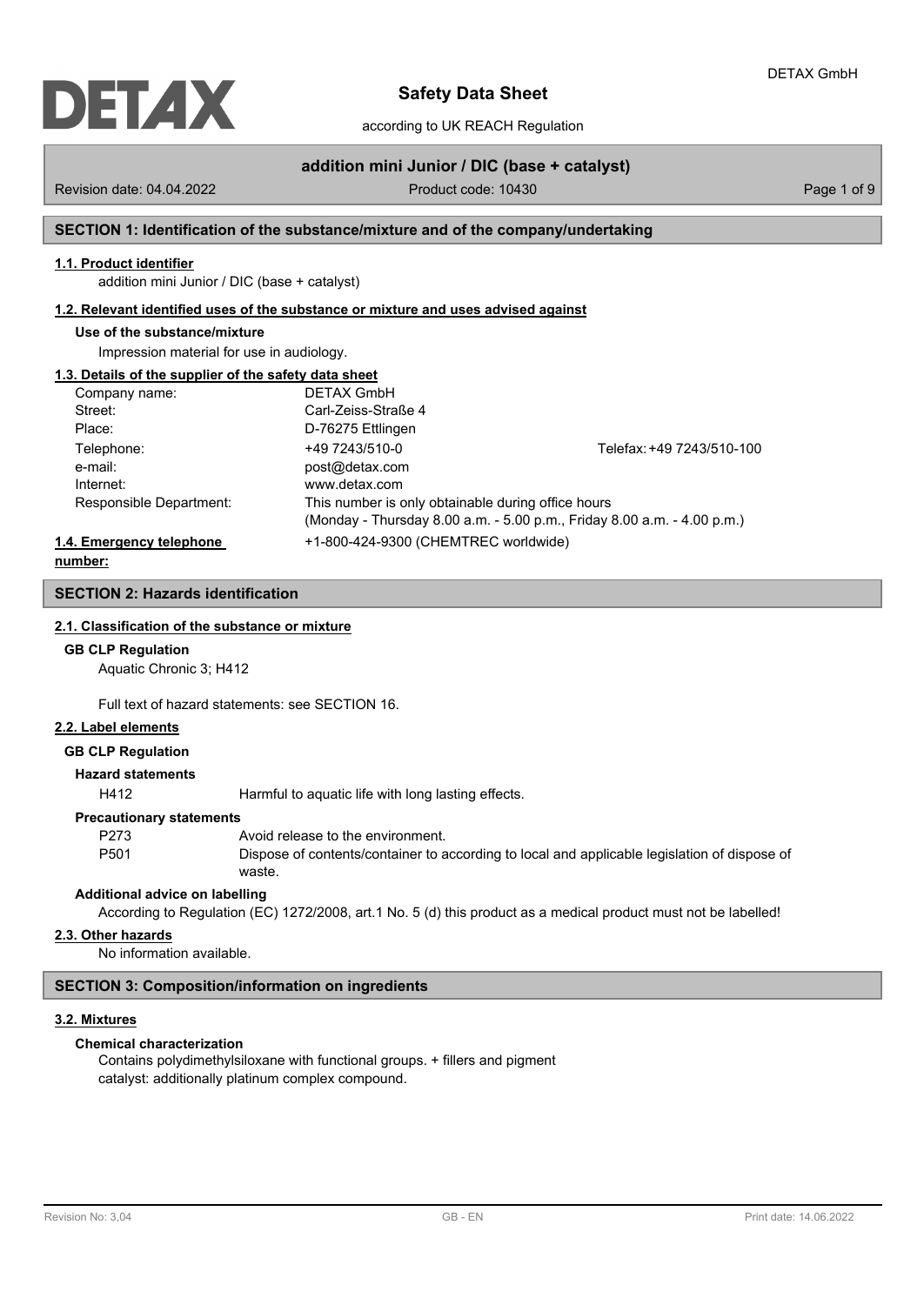

according to UK REACH Regulation

# **addition mini Junior / DIC (base + catalyst)**

Revision date: 04.04.2022 **Product code: 10430** Product code: 10430 Page 2 of 9

#### **Hazardous components**

| CAS No    | Chemical name                                             |                             |                  | Quantity  |  |  |
|-----------|-----------------------------------------------------------|-----------------------------|------------------|-----------|--|--|
|           | EC No                                                     | Index No<br><b>REACH No</b> |                  |           |  |  |
|           | Classification (GB CLP Regulation)                        |                             |                  |           |  |  |
| 8042-47-5 | paraffin oil                                              |                             |                  | $5 - 20%$ |  |  |
|           | 232-455-8                                                 | 01-2119487078-27            |                  |           |  |  |
|           | Asp. Tox. 1: H304                                         |                             |                  |           |  |  |
| 556-67-2  | Octamethylcyclotetrasiloxane                              |                             |                  |           |  |  |
|           | 209-136-7                                                 | 014-018-00-1                | 01-2119529238-36 |           |  |  |
|           | Flam. Liq. 3, Repr. 2, Aquatic Chronic 1; H226 H361f H410 |                             |                  |           |  |  |

Full text of H and EUH statements: see section 16.

#### **Specific Conc. Limits, M-factors and ATE**

| <b>CAS No</b> | IEC No                                                                                                                      | <b>I</b> Chemical name                                                                               | Quantity   |  |
|---------------|-----------------------------------------------------------------------------------------------------------------------------|------------------------------------------------------------------------------------------------------|------------|--|
|               | Specific Conc. Limits, M-factors and ATE                                                                                    |                                                                                                      |            |  |
| 8042-47-5     | $1232 - 455 - 8$                                                                                                            | Iparaffin oil                                                                                        | $5 - 20$ % |  |
|               |                                                                                                                             | $\lambda$ inhalation: LC50 = >5 mg/l (vapours); dermal: LD50 = >2000 mg/kg; oral: LD50 = >5000 mg/kg |            |  |
| 556-67-2      | 1209-136-7                                                                                                                  | <i><b>Octamethylcyclotetrasiloxane</b></i>                                                           | < 0.1 %    |  |
|               | $\lambda$ inhalation: LC50 = 36 mg/l (vapours); dermal: LD50 = >2400 mg/kg; oral: LD50 = 4800 mg/kg<br>M chron : H410: M=10 |                                                                                                      |            |  |

### **SECTION 4: First aid measures**

#### **4.1. Description of first aid measures**

#### **After inhalation**

Provide fresh air.

#### **After contact with skin**

Wash with plenty of water. Take off contaminated clothing and wash it before reuse.

#### **After contact with eyes**

Rinse immediately carefully and thoroughly with eye-bath or water.

#### **After ingestion**

Rinse mouth immediately and drink 1 glass of of water. Do not induce vomiting. If you feel unwell, seek medical advice.

### **4.2. Most important symptoms and effects, both acute and delayed**

No information available.

### **4.3. Indication of any immediate medical attention and special treatment needed**

Treat symptomatically.

### **SECTION 5: Firefighting measures**

### **5.1. Extinguishing media**

### **Suitable extinguishing media**

Co-ordinate fire-fighting measures to the fire surroundings.

### **5.2. Special hazards arising from the substance or mixture**

Non-flammable. Vapours can form explosive mixtures with air.

#### **5.3. Advice for firefighters**

In case of fire: Wear self-contained breathing apparatus.

### **Additional information**

Use water spray jet to protect personnel and to cool endangered containers. Collect contaminated fire extinguishing water separately. Do not allow entering drains or surface water.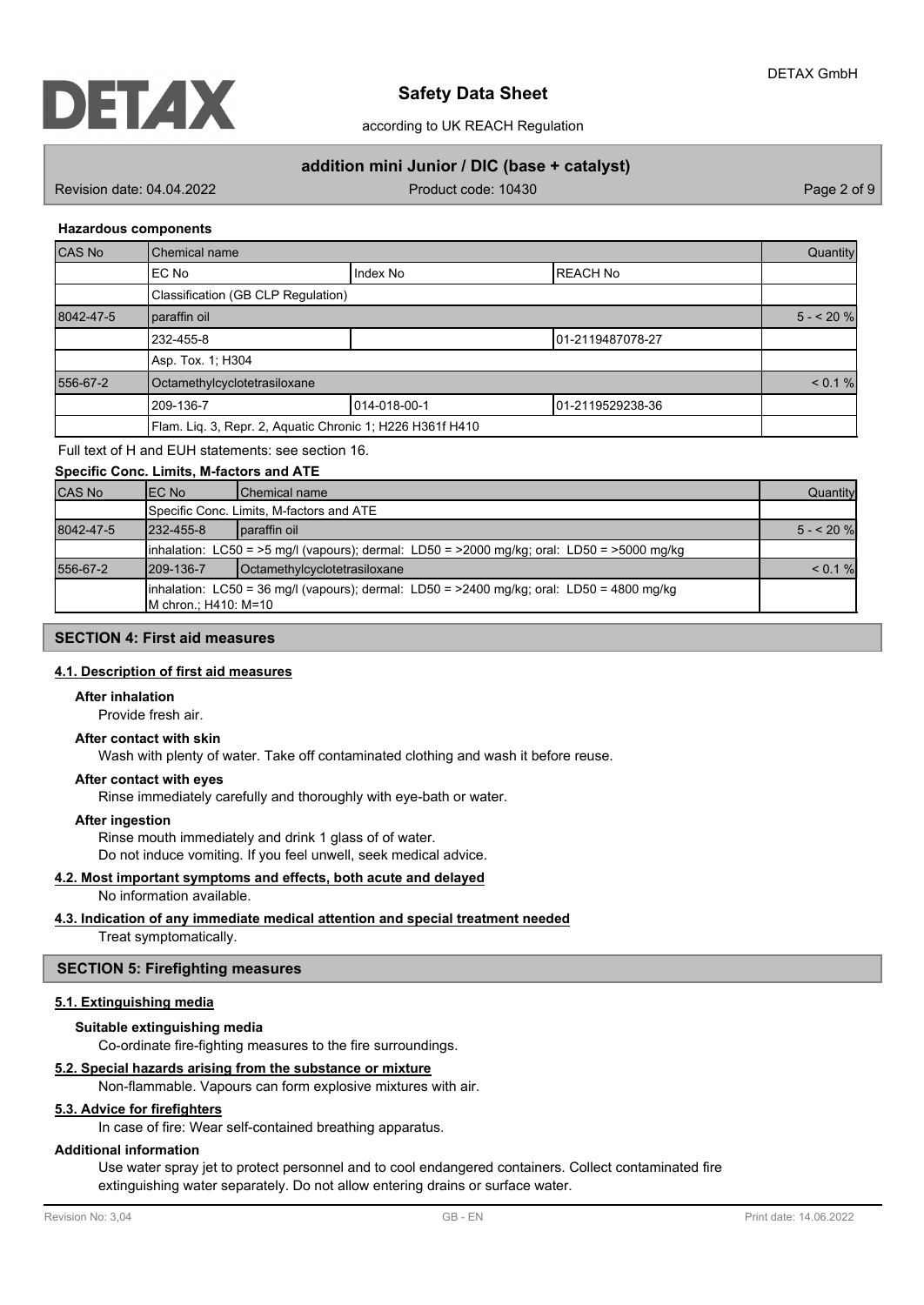

according to UK REACH Regulation

### **addition mini Junior / DIC (base + catalyst)**

Revision date: 04.04.2022 **Product code: 10430** Product code: 10430 Page 3 of 9

### **SECTION 6: Accidental release measures**

#### **6.1. Personal precautions, protective equipment and emergency procedures**

#### **General advice**

Use personal protection equipment.

#### **6.2. Environmental precautions**

Do not allow to enter into surface water or drains.

### **6.3. Methods and material for containment and cleaning up**

### **For cleaning up**

Absorb with liquid-binding material (sand, diatomaceous earth, acid- or universal binding agents). Treat the recovered material as prescribed in the section on waste disposal.

#### **Other information**

Absorb with liquid-binding material (sand, diatomaceous earth, acid- or universal binding agents). Treat the recovered material as prescribed in the section on waste disposal.

### **6.4. Reference to other sections**

Safe handling: see section 7 Personal protection equipment: see section 8 Disposal: see section 13

#### **SECTION 7: Handling and storage**

#### **7.1. Precautions for safe handling**

#### **Advice on safe handling**

No special measures are necessary.

#### **Advice on protection against fire and explosion**

No special fire protection measures are necessary.

#### **Advice on general occupational hygiene**

Take off contaminated clothing. Wash hands before breaks and after work. When using do not eat, drink, smoke, sniff. Take off contaminated clothing. Wash hands before breaks and after work. When using do not eat or drink.

#### **7.2. Conditions for safe storage, including any incompatibilities**

#### **Requirements for storage rooms and vessels**

Keep container tightly closed.

#### **Hints on joint storage**

Do not store with acids, lyes, alcohols, metallic powders and metallic oxides (release of hydrogen is favoured).

#### **Further information on storage conditions**

Keep only in the original container in a cool, dry and well-ventilated place, away from foodstuffs.

### **7.3. Specific end use(s)**

Ear impression material. For use by trained specialist staff.

#### **SECTION 8: Exposure controls/personal protection**

#### **8.1. Control parameters**

#### **8.2. Exposure controls**

#### **Individual protection measures, such as personal protective equipment**

### **Eye/face protection**

Wear eye/face protection.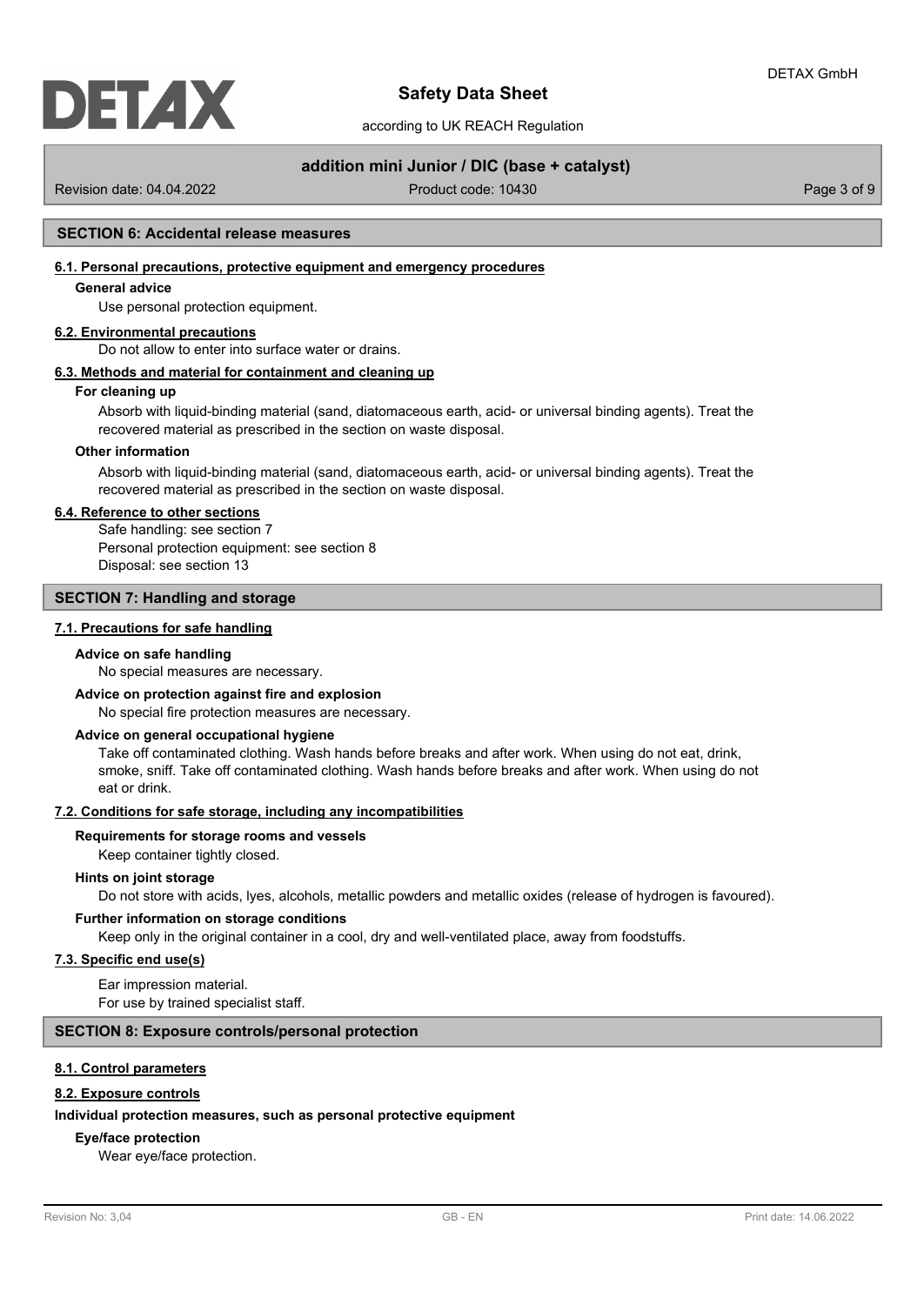

according to UK REACH Regulation

### **addition mini Junior / DIC (base + catalyst)**

Revision date: 04.04.2022 Product code: 10430 Page 4 of 9

### **Hand protection**

When handling with chemical substances, protective gloves must be worn with the CE-label including the four control digits. The quality of the protective gloves resistant to chemicals must be chosen as a function of the specific working place concentration and quantity of hazardous substances. For special purposes, it is recommended to check the resistance to chemicals of the protective gloves mentioned above together with the supplier of these gloves.

Suitable are gloves of the following material: NBR (Nitrile rubber)

### **Skin protection**

Use of protective clothing.

### **Respiratory protection**

In case of inadequate ventilation wear respiratory protection.

### **SECTION 9: Physical and chemical properties**

### **9.1. Information on basic physical and chemical properties**

| Physical state:                                               | Paste                                                                                                  |                                  |
|---------------------------------------------------------------|--------------------------------------------------------------------------------------------------------|----------------------------------|
| Colour:                                                       | base: yellow, catalyst: white                                                                          |                                  |
| Odour:                                                        | scent of gummi bear                                                                                    |                                  |
|                                                               |                                                                                                        | <b>Test method</b>               |
| Changes in the physical state                                 |                                                                                                        |                                  |
| Melting point/freezing point:                                 | not determined                                                                                         |                                  |
| Boiling point or initial boiling point and<br>boiling range:  | not determined                                                                                         |                                  |
| Flash point:                                                  |                                                                                                        | >100 °C DIN 51755                |
| Flammability<br>Solid/liquid:                                 | not applicable                                                                                         |                                  |
| Gas:                                                          | not applicable                                                                                         |                                  |
| <b>Explosive properties</b><br>The product is not: Explosive. |                                                                                                        |                                  |
| Lower explosion limits:                                       | not determined                                                                                         |                                  |
| Upper explosion limits:                                       | not determined                                                                                         |                                  |
| Auto-ignition temperature:                                    |                                                                                                        | >400 °C DIN 51794                |
| Decomposition temperature:                                    | $>180$ °C                                                                                              |                                  |
| pH-Value:                                                     | not determined                                                                                         |                                  |
| Viscosity / dynamic:<br>(at 23 $^{\circ}$ C)                  |                                                                                                        | 25000 mPa s BROOKFIELD           |
| Water solubility:                                             | The study does not need to be conducted<br>because the substance is known to be<br>insoluble in water. |                                  |
| Solubility in other solvents<br>not determined                |                                                                                                        |                                  |
| Partition coefficient n-octanol/water:                        | not determined                                                                                         |                                  |
| Vapour pressure:<br>(at 20 $°C$ )                             | $<$ 10 hPa                                                                                             |                                  |
| Density (at 20 °C):                                           |                                                                                                        | 1,05 g/cm <sup>3</sup> DIN 51757 |
| Relative vapour density:                                      | not determined                                                                                         |                                  |
| 9.2. Other information                                        |                                                                                                        |                                  |

#### **Information with regard to physical hazard classes**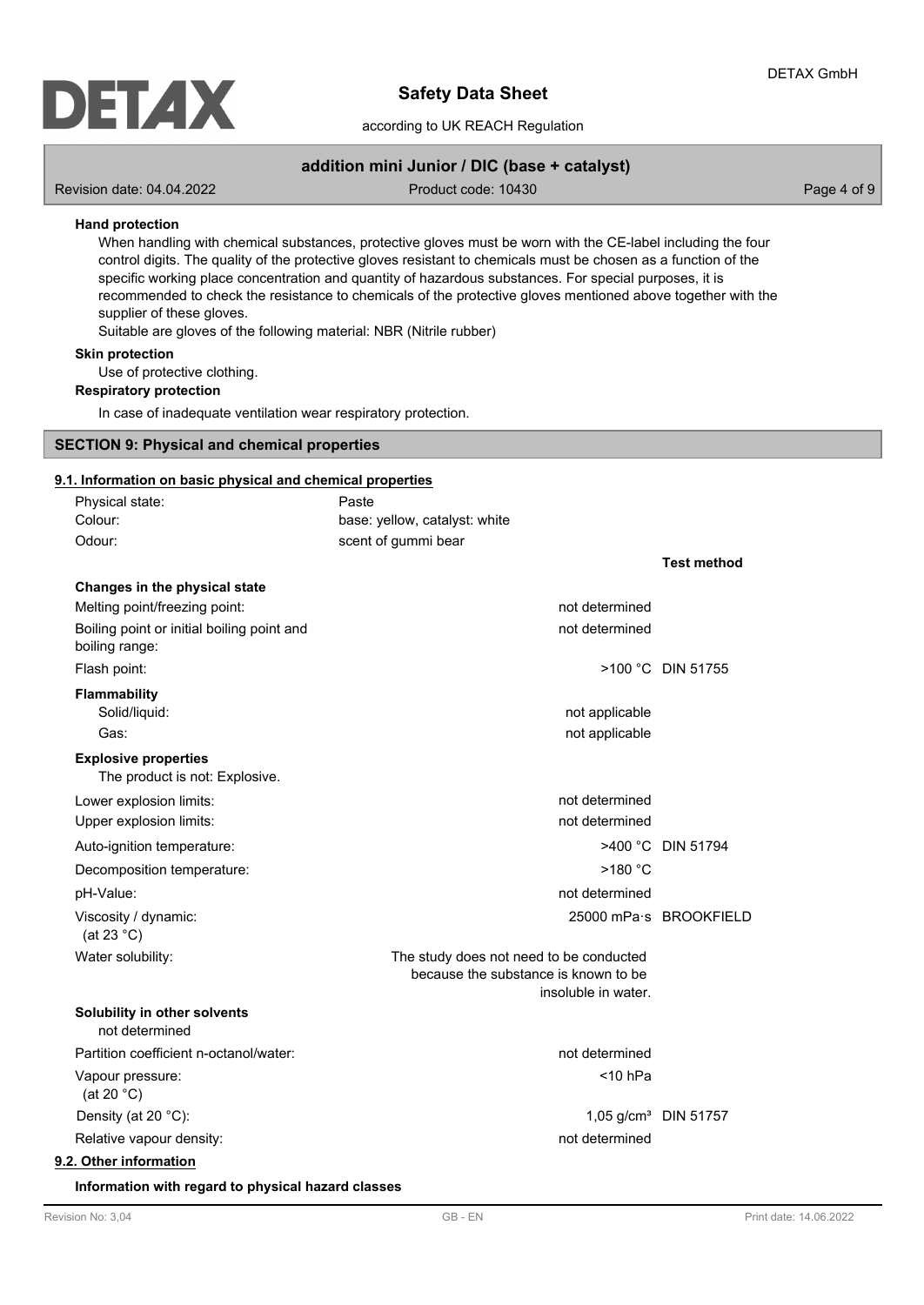

according to UK REACH Regulation

| addition mini Junior / DIC (base + catalyst)           |                     |             |  |  |
|--------------------------------------------------------|---------------------|-------------|--|--|
| Revision date: 04.04.2022                              | Product code: 10430 | Page 5 of 9 |  |  |
| Oxidizing properties<br>The product is not: oxidising. |                     |             |  |  |
| Other safety characteristics                           |                     |             |  |  |
| Solid content:                                         | not determined      |             |  |  |
| Evaporation rate:                                      | not determined      |             |  |  |
| <b>Further Information</b>                             |                     |             |  |  |

### **SECTION 10: Stability and reactivity**

### **10.1. Reactivity**

No hazardous reaction when handled and stored according to provisions.

### **10.2. Chemical stability**

The product is stable under storage at normal ambient temperatures.

### **10.3. Possibility of hazardous reactions**

Reacts with : Acids, alkalis, alcohols, powdered metals or metal oxides with release of hydrogen.

### **10.4. Conditions to avoid**

Temperatures > 150°C/ 302 °F.

#### **10.5. Incompatible materials**

No information available.

### **10.6. Hazardous decomposition products**

In case of thermic decomposition hydrogen is released. At a temperature of approx. 150°C/ 302°F a small amount of formaldehyde can be released by oxidative degradation.

### **SECTION 11: Toxicological information**

### **11.1. Information on hazard classes as defined in GB CLP Regulation**

#### **Acute toxicity**

Based on available data, the classification criteria are not met. For the product itself no toxicological data are available. In products with a comparable composition, a LD50 (orally, species rat) of > 5000 mg/kg has been found.

| <b>CAS No</b> | Chemical name                |               |           |         |               |                 |
|---------------|------------------------------|---------------|-----------|---------|---------------|-----------------|
|               | Exposure route               | Dose          |           | Species | Source        | Method          |
| 8042-47-5     | paraffin oil                 |               |           |         |               |                 |
|               | oral                         | LD50<br>mg/kg | >5000     | Rat     | <b>OECD</b>   |                 |
|               | dermal                       | LD50<br>mg/kg | >2000     | Rabbit  | <b>OECD</b>   |                 |
|               | inhalation (4 h) vapour      | <b>LC50</b>   | $>5$ mg/l | Rat     | <b>OECD</b>   |                 |
| 556-67-2      | Octamethylcyclotetrasiloxane |               |           |         |               |                 |
|               | oral                         | LD50<br>mg/kg | 4800      | Rat     |               | <b>OECD 401</b> |
|               | dermal                       | LD50<br>mg/kg | >2400     | Rabbit  |               | OECD 402        |
|               | inhalation (4 h) vapour      | LC50          | 36 mg/l   | Rat     | <b>GESTIS</b> | <b>OECD 403</b> |

### **Irritation and corrosivity**

Based on available data, the classification criteria are not met.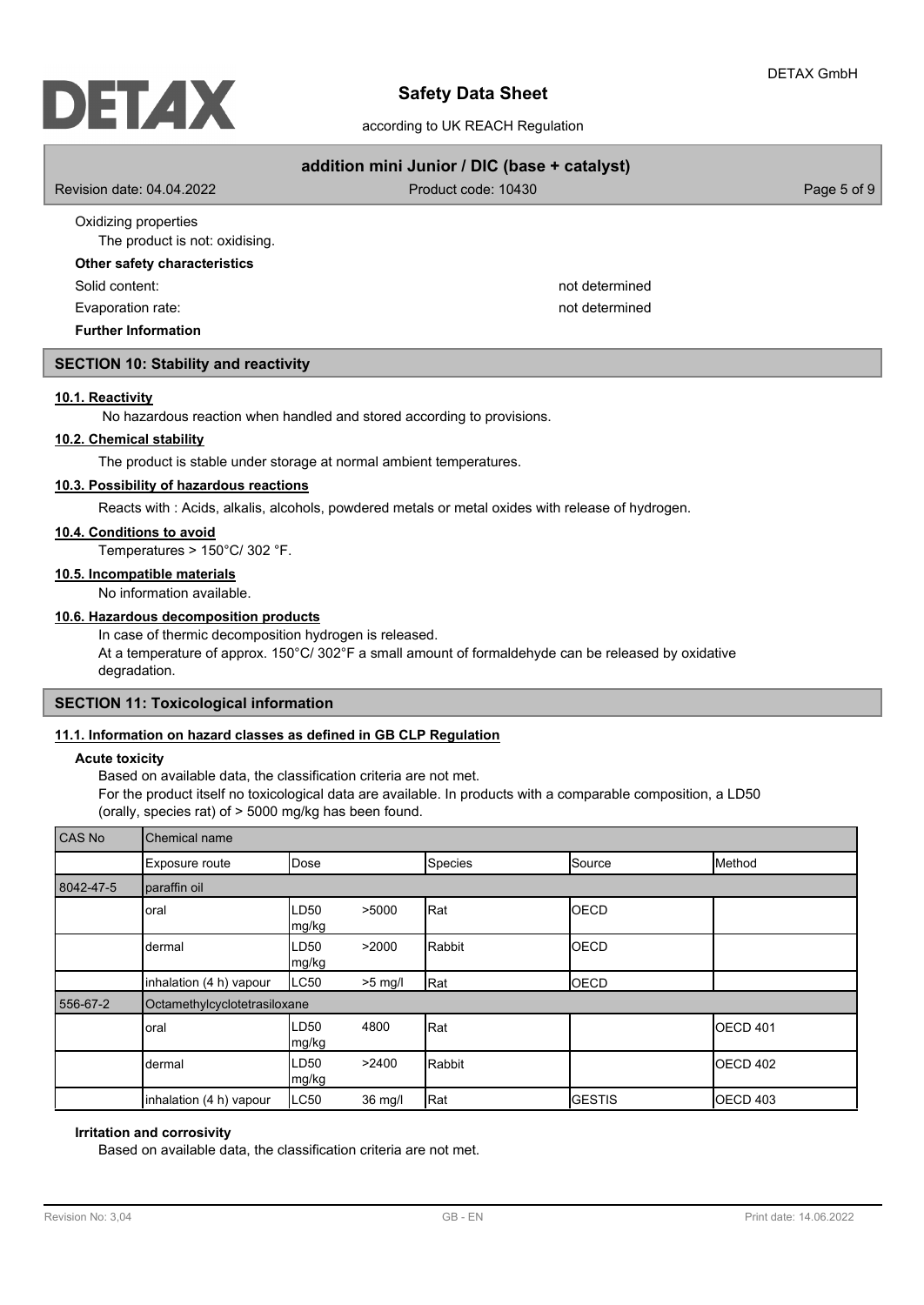

according to UK REACH Regulation

### **addition mini Junior / DIC (base + catalyst)**

Revision date: 04.04.2022 **Product code: 10430** Product code: 10430 Page 6 of 9

### **Sensitising effects**

Based on available data, the classification criteria are not met.

#### **Carcinogenic/mutagenic/toxic effects for reproduction**

Based on available data, the classification criteria are not met.

#### **STOT-single exposure**

Based on available data, the classification criteria are not met.

#### **STOT-repeated exposure**

Based on available data, the classification criteria are not met.

### **Aspiration hazard**

Based on available data, the classification criteria are not met.

#### **Further information**

The mixture is classified as not hazardous according to regulation (EC) No 1272/2008 [CLP].

### **SECTION 12: Ecological information**

#### **12.1. Toxicity**

The product is not: Ecotoxic.

| CAS No    | Chemical name            |               |       |                                         |                 |                 |
|-----------|--------------------------|---------------|-------|-----------------------------------------|-----------------|-----------------|
|           | Aquatic toxicity         | l Dose        |       | $[h]   [d]$ Species                     | <b>I</b> Source | <b>I</b> Method |
| 8042-47-5 | paraffin oil             |               |       |                                         |                 |                 |
|           | Acute fish toxicity      | LC50<br>mg/l  | >1000 | 96 hlLeuciscus idus<br>(golden orfe)    | IOECD           |                 |
|           | Acute algae toxicity     | ErC50<br>mg/l | >100  | 72 hlPseudokirchneriella<br>subcapitata | IOECD           |                 |
|           | Acute crustacea toxicity | EC50<br>mg/l  | >100  | 48 h Daphnia magna (Big<br>water flea)  |                 |                 |

### **12.2. Persistence and degradability**

The product has not been tested.

| CAS No    | Chemical name                                          |      |    |  |  |  |
|-----------|--------------------------------------------------------|------|----|--|--|--|
|           | Method<br><b>Value</b><br><b>I</b> Source              |      |    |  |  |  |
|           | Evaluation                                             |      |    |  |  |  |
| 8042-47-5 | paraffin oil                                           |      |    |  |  |  |
|           | OECD 301F/ ISO 9408/ EEC 92/69/V, C.4-D<br>31%<br>28   |      |    |  |  |  |
|           | Not readily biodegradable (according to OECD criteria) |      |    |  |  |  |
| 556-67-2  | Octamethylcyclotetrasiloxane                           |      |    |  |  |  |
|           |                                                        | 3.7% | 29 |  |  |  |
|           | Not readily biodegradable (according to OECD criteria) |      |    |  |  |  |

#### **12.3. Bioaccumulative potential**

The product has not been tested.

### **12.4. Mobility in soil**

The product has not been tested.

### **12.5. Results of PBT and vPvB assessment**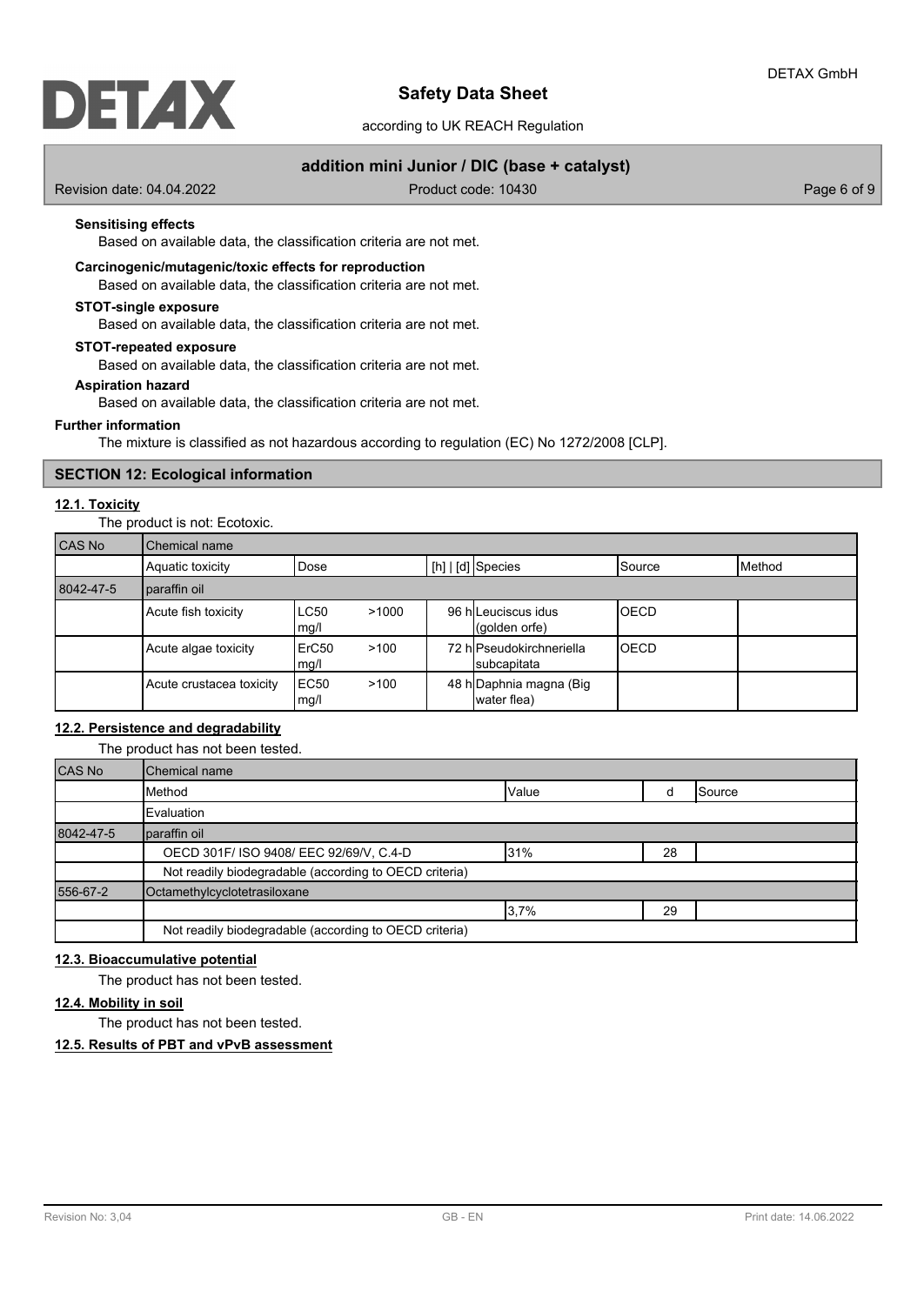

according to UK REACH Regulation

### **addition mini Junior / DIC (base + catalyst)**

Revision date: 04.04.2022 **Product code: 10430** Product code: 10430 Page 7 of 9

The substances in the mixture do not meet the PBT/vPvB criteria according to UK REACH. Dodecamethylcyclohexasiloxane (D6) fulfills the current criteria set forth under Annex XIII of the EU REACH Regulation for very persistent and very bioaccumulative substances (vPvB) and was included in the candidate list of substances of very high concern (SVHC). According to our knowledge of the state of the art, however, D6 cannot be compared with known persistent, bioaccumulative and toxic (PBT) and/or vPvB substances. The interpretation of the available data by the silicone industry reveals that scientific evidence obtained from field tests essentially points out that D6 does not lead to biomagnification in aquatic and terrestrial food chains. In air, D6 is decomposed by naturally occurring processes in the atmosphere. D-residues which do not decompose in this way in the air are not expected to accumulate from the air in water, the soil or living organisms.

### **12.6. Endocrine disrupting properties**

This product does not contain a substance that has endocrine disrupting properties with respect to non-target organisms as no components meets the criteria.

#### **12.7. Other adverse effects**

No information available.

### **Further information**

Do not allow to enter into surface water or drains. Do not allow to enter into soil/subsoil.

#### **SECTION 13: Disposal considerations**

#### **13.1. Waste treatment methods**

#### **Disposal recommendations**

Do not allow to enter into surface water or drains. Do not allow to enter into soil/subsoil. Dispose of waste according to applicable legislation.

#### **Contaminated packaging**

Non-contaminated packages may be recycled. Handle contaminated packages in the same way as the substance itself.

#### **SECTION 14: Transport information**

#### **Land transport (ADR/RID)**

### **Inland waterways transport (ADN)**

#### **Marine transport (IMDG)**

**Air transport (ICAO-TI/IATA-DGR)**

**14.5. Environmental hazards** ENVIRONMENTALLY HAZARDOUS: No

**14.1. UN number or ID number:** No dangerous good in sense of this transport regulation. **14.2. UN proper shipping name:** No dangerous good in sense of this transport regulation. **14.3. Transport hazard class(es):** No dangerous good in sense of this transport regulation. **14.4. Packing group:** No dangerous good in sense of this transport regulation.

**14.1. UN number or ID number:** No dangerous good in sense of this transport regulation. **14.2. UN proper shipping name:** No dangerous good in sense of this transport regulation. **14.3. Transport hazard class(es):** No dangerous good in sense of this transport regulation. **14.4. Packing group:** No dangerous good in sense of this transport regulation.

**14.1. UN number or ID number:** No dangerous good in sense of this transport regulation. **14.2. UN proper shipping name:** No dangerous good in sense of this transport regulation. **14.3. Transport hazard class(es):** No dangerous good in sense of this transport regulation. **14.4. Packing group:** No dangerous good in sense of this transport regulation.

**14.1. UN number or ID number:** No dangerous good in sense of this transport regulation. **14.2. UN proper shipping name:** No dangerous good in sense of this transport regulation. **14.3. Transport hazard class(es):** No dangerous good in sense of this transport regulation. **14.4. Packing group:** No dangerous good in sense of this transport regulation.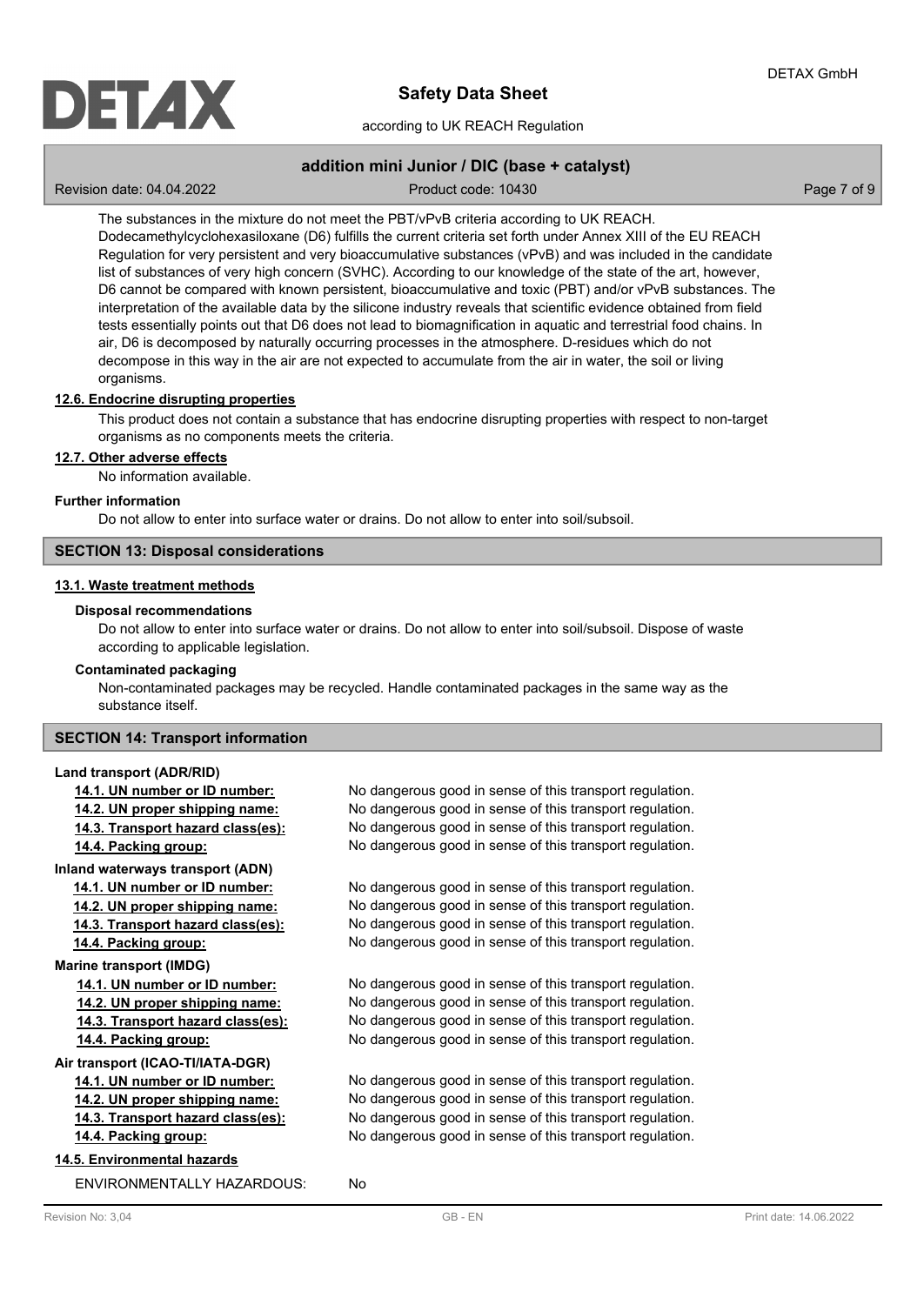

according to UK REACH Regulation

### **addition mini Junior / DIC (base + catalyst)**

Revision date: 04.04.2022 **Product code: 10430** Product code: 10430 Page 8 of 9

### **14.6. Special precautions for user**

No dangerous good in sense of this transport regulation.

**14.7. Maritime transport in bulk according to IMO instruments**

No dangerous good in sense of this transport regulation.

#### **SECTION 15: Regulatory information**

### **15.1. Safety, health and environmental regulations/legislation specific for the substance or mixture**

#### **EU regulatory information**

Authorisations (REACH, annex XIV): Substances of very high concern, SVHC (REACH, article 59): Octamethylcyclotetrasiloxane

Restrictions on use (REACH, annex XVII): Entry 3, Entry 70, Entry 75 Information according to 2012/18/EU

Not subject to 2012/18/EU (SEVESO III)

# **Additional information**

(SEVESO III):

To follow: 850/2004/EC, 79/117/EEC, 689/2008/EC The mixture contains substances of very high concern (SVHC candidates): Dodecamethylcyclohexasiloxane (D6), CAS no. 540-97-6

#### **National regulatory information**

Water hazard class (D): 3 - highly hazardous to water

### **15.2. Chemical safety assessment**

Chemical safety assessments for substances in this mixture were not carried out.

#### **SECTION 16: Other information**

#### **Abbreviations and acronyms**

ADR: Accord européen sur le transport des marchandises dangereuses par Route (European Agreement concerning the International Carriage of Dangerous Goods by Road) IMDG: International Maritime Code for Dangerous Goods IATA: International Air Transport Association GHS: Globally Harmonized System of Classification and Labelling of Chemicals EINECS: European Inventory of Existing Commercial Chemical Substances ELINCS: European List of Notified Chemical Substances CAS: Chemical Abstracts Service LC50: Lethal concentration, 50% LD50: Lethal dose, 50% CLP: Classification, labelling and Packaging REACH: Registration, Evaluation and Authorization of Chemicals GHS: Globally Harmonised System of Classification, Labelling and Packaging of Chemicals UN: United Nations DNEL: Derived No Effect Level DMEL: Derived Minimal Effect Level PNEC: Predicted No Effect Concentration ATE: Acute toxicity estimate LL50: Lethal loading, 50% EL50: Effect loading, 50% EC50: Effective Concentration 50% ErC50: Effective Concentration 50%, growth rate NOEC: No Observed Effect Concentration BCF: Bio-concentration factor